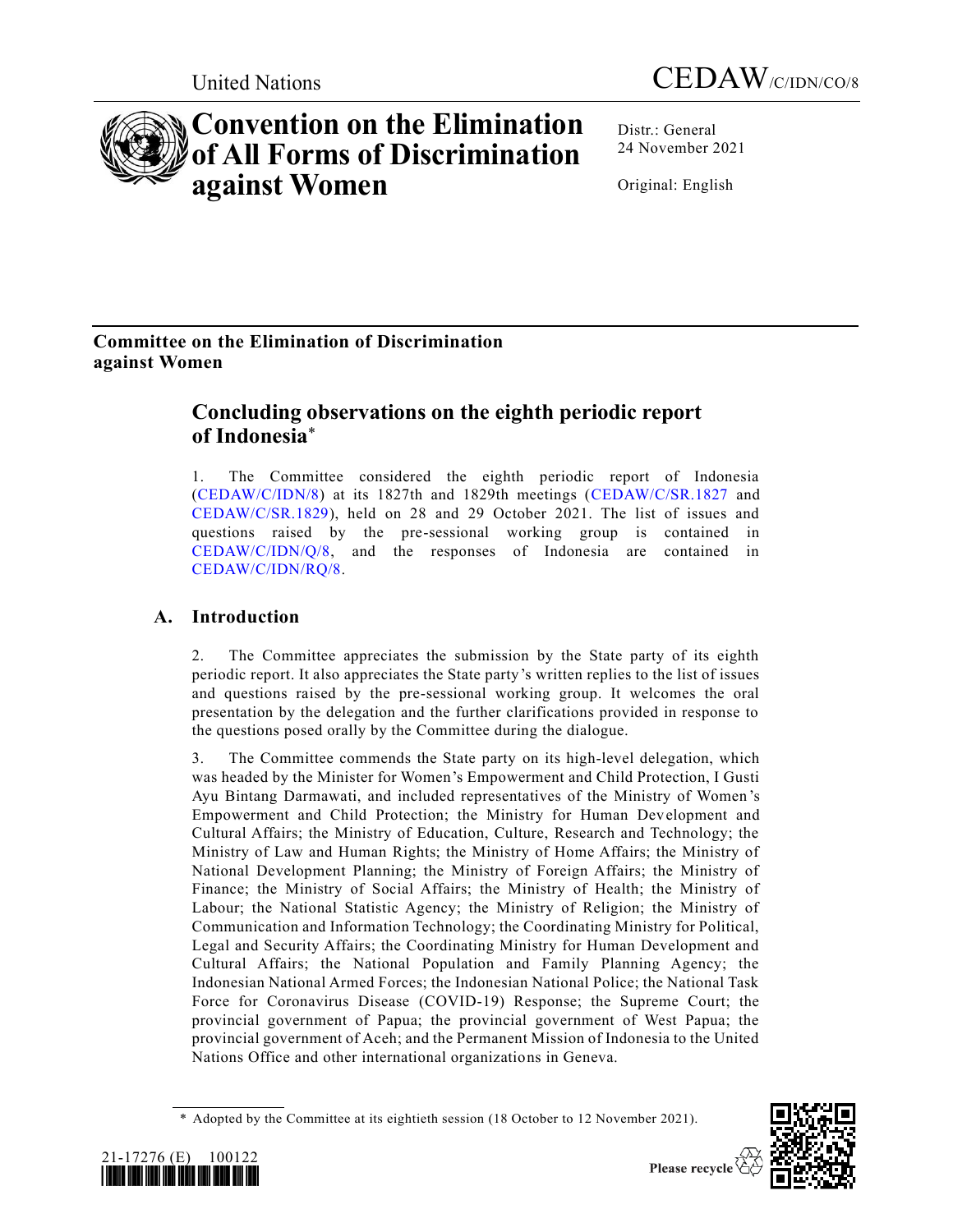# **B. Positive aspects**

4. The Committee welcomes the progress achieved since the consideration in 2012 of the State party's previous reports in undertaking legislative reforms, in particular the adoption of the following:

(a) Law No. 8/2016 on persons with disabilities, which protects persons with disabilities, including women and children;

(b) Law No. 24/2013 on civil administration, under which civil documents such as birth and marriage certificates are available free of charge.

5. The Committee welcomes the State party's efforts to improve its institutional and policy framework aimed at accelerating the elimination of discrimination against women and promoting gender equality, such as the following:

(a) The development of a grand design for increasing women's representation in the legislative assembly for the period 2020–2030, in 2020;

(b) The administration of gender mainstreaming awareness programmes through Serempak (a community-based interactive digital programme to disseminate information on women's empowerment) and Setara (a social movement programme aimed at building community awareness on women's empowerment) from 2015 to 2018;

(c) The launch of a flagship "three ends" programme, which is focused on ending gender-based violence against women and children, human trafficking and barriers to economic justice for women, in 2016.

6. The Committee welcomes the fact that, in the period since the consideration of the previous report, the State party has ratified or acceded to the following international and regional instruments:

(a) Association of Southeast Asian Nations Convention against Trafficking in Persons, Especially Women and Children, in 2017;

(b) Optional Protocol to the Convention on the Rights of the Child on the involvement of children in armed conflict, in 2012;

(c) Optional Protocol to the Convention on the Rights of the Child on the sale of children, child prostitution and child pornography, in 2012.

# **C. Sustainable Development Goals**

7. **The Committee welcomes the international support for the Sustainable Development Goals and calls for the realization of de jure (legal) and de facto (substantive) gender equality, in accordance with the provisions of the Convention, throughout the process of implementing the 2030 Agenda for Sustainable Development. The Committee recalls the importance of Goal 5 and of the mainstreaming of the principles of equality and non-discrimination throughout all 17 Goals. It urges the State party to recognize women as the driving force of the sustainable development of the State party and to adopt relevant policies and strategies to that effect.**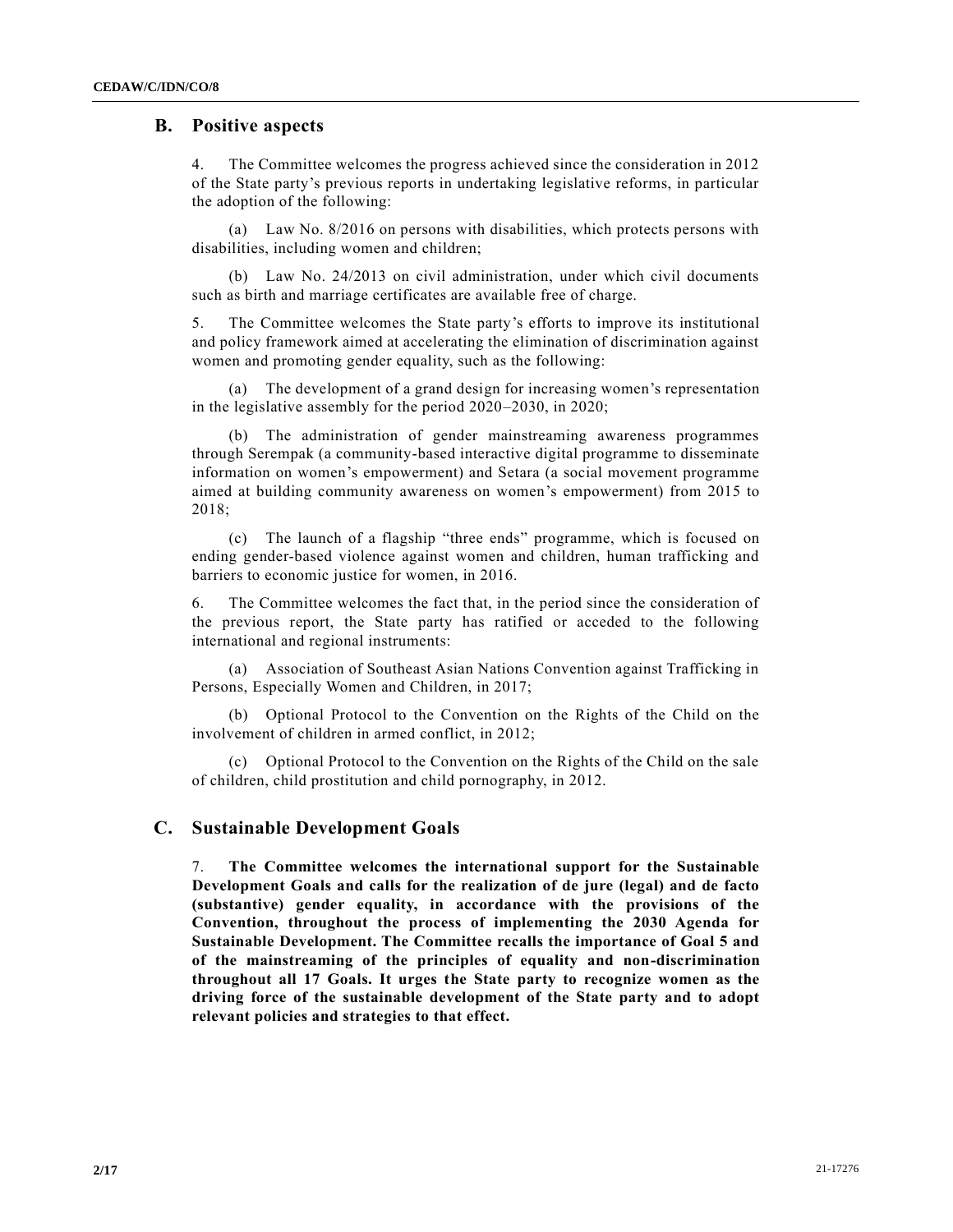# **D. Parliament**

8. **The Committee stresses the crucial role of the legislative power in ensuring the full implementation of the Convention (see [A/65/38,](https://undocs.org/en/A/65/38%20(supp)) part two, annex VI). It invites the People's Consultative Assembly, in line with its mandate, to take the necessary steps regarding the implementation of the present concluding observations between now and the submission of the next periodic report under the Convention.**

# **E. Principal areas of concern and recommendations**

# **General context**

9. The Committee commends the State party's efforts to mitigate the impact of the COVID-19 pandemic on women, including the establishment of the Family Hope Programme and the Staple Food Programme. However, the Committee notes with concern that these programmes have not covered many of the women in n eed. The Committee is concerned about the heightened risk of gender-based violence and compounded, intersecting forms of discrimination faced by women and girls in the context of the ongoing COVID-19 pandemic, especially for disadvantaged and marginalized groups of women across the State party, including the provinces of Papua and West Papua. The Committee is further concerned about the limited data on women's equal representation, meaningful participation and leadership in the formulation of COVID-19 response and recovery strategies.

10. **In line with its guidance note on the obligations of States parties to the Convention in the context of COVID-19, issued on 22 April 2020, the Committee recommends that the State party:**

(a) **Redress long-standing inequalities between women and men by placing women and girls at the centre of strategies for recovery from the COVID-19 pandemic, in accordance with the 2030 Agenda for Sustainable Development, paying particular attention to women and girls belonging to disadvantaged and marginalized groups;**

(b) **Review its strategies to ensure that all COVID-19 crisis response and recovery efforts, including the State party's emergency measures, are aimed at effectively preventing gender-based violence and discrimination against women and girls; guaranteeing the equal participation of women and girls in political and public life and in decision-making in the context of the recovery, economic empowerment and service delivery; and ensuring that women and girls benefit equally from stimulus packages, including financial support for unpaid care roles, that are aimed at mitigating the socioeconomic impact of the pandemic;**

(c) **Ensure that measures taken to contain the pandemic do not limit the access of women and girls, including those belonging to disadvantaged and marginalized groups, to justice, protection from gender-based violence and discrimination, education, employment and health care, including sexual and reproductive health services.**

# **Visibility of the Convention, the Optional Protocol thereto and the Committee's general recommendations**

11. The Committee appreciates the efforts undertaken by the State party at the national and local levels to raise public awareness of women's rights. However, it remains concerned that capacity-building for judges, prosecutors and lawyers does not specifically focus on women's rights under the Convention, the application of the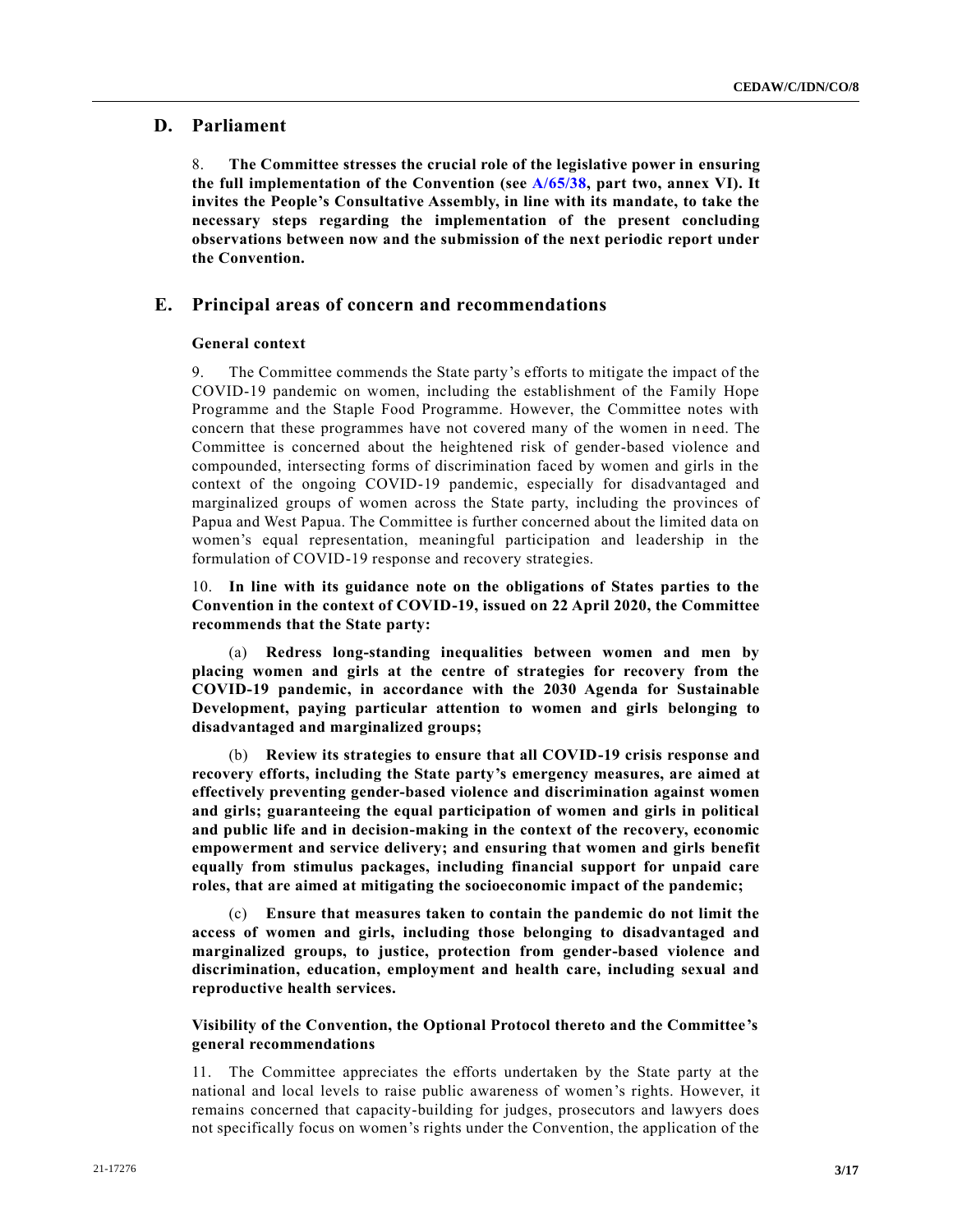Convention or the interpretation of national legislation in the light of the Convention. It also notes the lack of data on women having claimed their rights by invoking the provisions of the Convention or relevant national legislation, which indicates a lack of awareness among women in the State party about their rights under the Convention.

12. **The Committee reiterates its previous recommendations [\(CEDAW/C/IDN/CO/6-7,](https://undocs.org/en/CEDAW/C/IDN/CO/6-7) para. 12) that the State party:**

(a) **Strengthen legal training and capacity-building programmes for judges, prosecutors, lawyers and other legal professionals in cooperation with civil society and ensure that the Convention is made an integral part of their professional training to enable them to apply the provisions of the Convention directly or interpret national legislation in line with the Convention;**

(b) **Strengthen awareness-raising among the general public about the Convention and the Committee's general recommendations in the official language of the State party, including in accessible formats.**

# **Constitutional and legislative framework**

13. The Committee commends the State party for conducting consultations with stakeholders when preparing the draft law on gender equality and justice. It further notes that Law No. 23/2014 on local government provides a mechanism to review all by-laws and draft by-laws in line with relevant national laws and international human rights obligations. However, the Committee remains concerned about the following:

(a) The significant delays in adopting the draft law on gender equality and justice and the continued absence of a definition of discrimination against women in the State party's legislation in accordance with article 1 of the Convention;

(b) The existence of 421 regional laws and policies that discriminate against women, including the mandatory jilbab regulations;

(c) The fact that the draft criminal code seeks to criminalize extramarital sex, which may impact lesbian, bisexual and transgender women, restricts women's sexual and reproductive health rights, and authorizes local governments to enact by-laws containing criminal penalties for sexual conduct based on "living law".

14. **Recalling its previous recommendations [\(CEDAW/C/IDN/CO/6-7,](https://undocs.org/en/CEDAW/C/IDN/CO/6-7) para. 18) and its general recommendation No. 28 (2010) on the core obligations of States parties under article 2 of the Convention, the Committee recommends that the State party:**

(a) **Adopt a concrete time frame for the adoption of the draft law on gender equality and justice that defines and prohibits all forms of discrimination against women, including direct and indirect discrimination in the private and public spheres and intersecting forms of discrimination against women, in line with article 1 of the Convention and target 5.1 of the Sustainable Development Goals;**

(b) **Amend or repeal, within a clear time frame, all discriminatory by-laws and policies, including provisions containing mandatory jilbab regulations;**

(c) **Ensure that the draft criminal code does not discriminate against women or restrict their sexual and reproductive health rights and that the drafting process is fully inclusive and participatory for women.**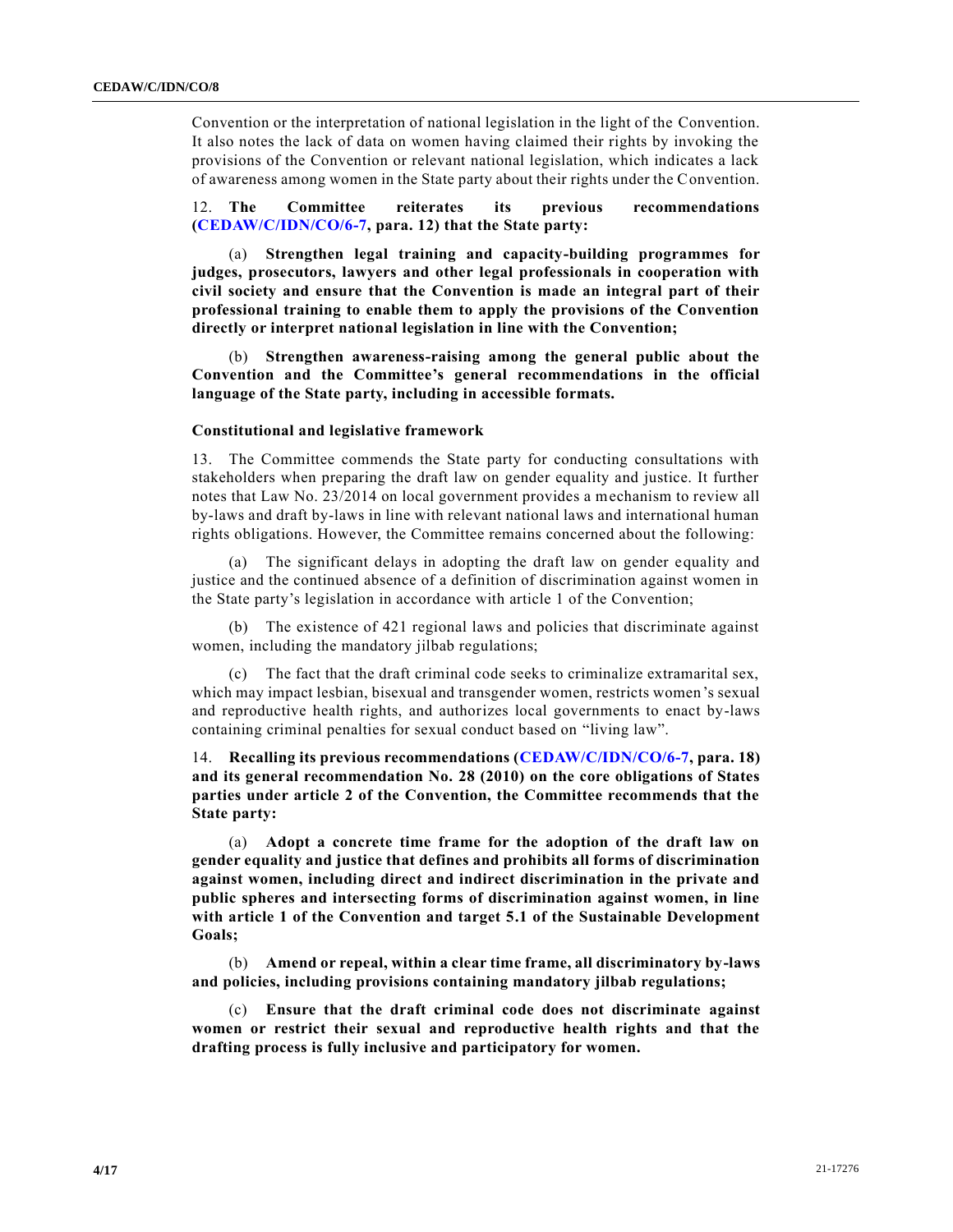# **Women's access to justice**

15. The Committee welcomes the adoption of the Information System for the Protection of Women and Children, which enables women and girls to submit complaints in the event of violence. It is, however, concerned about the following:

(a) Persistent barriers, including stigma, fear of retribution and deep -rooted, discriminatory gender stereotypes, which deter women and girls from registering their complaints regarding gender-based discrimination and violence, and the lack of awareness among the judiciary and law enforcement officials about gender-sensitive protocols to deal with cases of gender-based violence and about the importance of victim protection and support services;

(b) Insufficient information on the impact of the Information System for the Protection of Women and Children in eliminating discriminatory gender stereotypes and gender-based discrimination against women in the administration of justice.

# 16. **The Committee recommends that the State party:**

(a) **Ensure that women have effective access to justice, including by allocating adequate human, technical and financial resources to enhance legal literacy among women, and by providing mandatory capacity-building for the judiciary and law enforcement officials about gender-sensitive protocols to deal with cases of gender-based violence against women and girls and about the importance of victim protection and support services;**

(b) **Ensure that women who are victims of gender-based discrimination and violence can file complaints without fear of retribution or stigma and have access to effective remedies and victim support, such as medical and psychological assistance and shelters;**

(c) **Monitor and assess the impact on women of efforts to improve access to justice, including the effectiveness of the Information System for the Protection of Women and Children.**

# **National machinery for the advancement of women**

17. The Committee welcomes the fact that the budget and human resources allocated to the Ministry of Women's Empowerment and Child Protection have more than doubled from 2014 to 2018. Nevertheless, the Committee remains concerned about the lack of a permanent governmental body solely responsible for the coordination of policies on women's rights, gender equality and women's empowerment. It also regrets the absence of a national gender policy and clear benchmarks to assess and monitor the implementation of legislation and policies for the empowerment and protection of women and girls.

# 18. **The Committee recommends that the State party:**

(a) **Put in place a mechanism on a permanent basis to monitor the implementation of the Convention;**

(b) **Establish a national gender policy and clear benchmarks to assess and monitor the implementation of legislation and policies for the empowerment and protection of women and girls.** 

### **Temporary special measures**

19. The Committee finds regrettable the absence of information on the use of temporary special measures to accelerate the achievement of substantive equality between men and women in all areas of the Convention.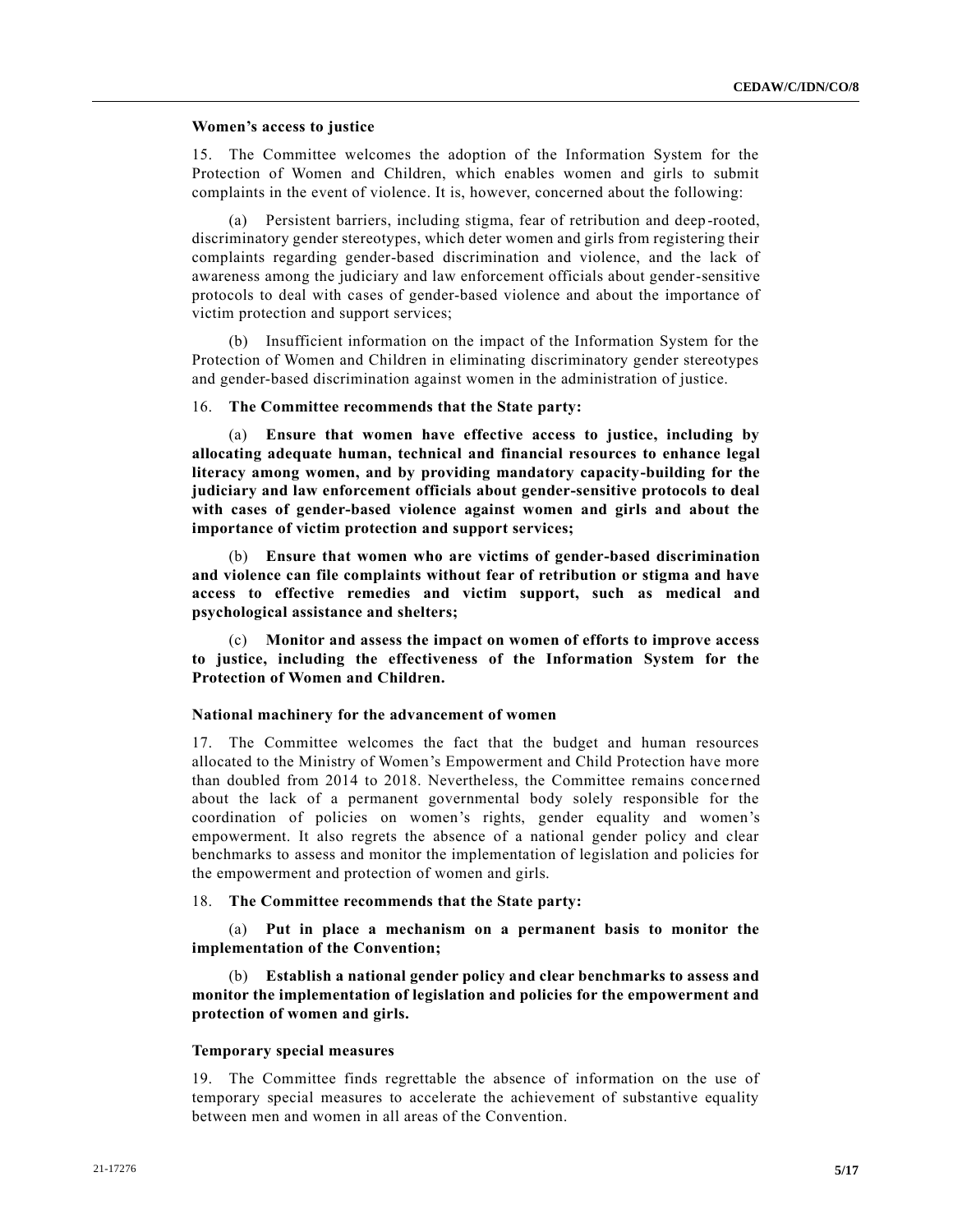20. **In line with article 4 (1) of the Convention and the Committee's general recommendation No. 25 (2004) on temporary special measures, the Committee recommends that the State party:**

(a) **Familiarize all relevant officials and policymakers with the concept of temporary special measures, including time-bound goals and quotas, and adopt and implement such measures directed towards the achievement of de facto or substantive equality between women and men in all areas where women are underrepresented or disadvantaged;**

(b) **Include in its legislation a provision to encourage the use of temporary special measures in both the public and private sectors.** 

# **Discriminatory stereotypes and harmful practices**

21. The Committee remains deeply concerned about the persistence of deep-rooted patriarchal attitudes and stereotypes concerning women's roles and responsibilities that discriminate against women and perpetuate their subordination within the family and society. It also notes with concern that the Indonesian Navy and Air Force have not explicitly ended so-called "virginity testing" when recruiting young women, which constitutes a violation of their right to privacy and their physical and mental integrity.

# 22. **The Committee recommends that the State party:**

(a) **Adopt a comprehensive strategy with proactive and sustained measures targeted at women and men at all levels of society, including religious leaders, to eliminate stereotypes and patriarchal attitudes about the roles and responsibilities of women and men in the family and society;**

(b) **Adopt legislation to prohibit so-called virginity testing and conduct comprehensive awareness-raising programmes for members of the Indonesian Navy and Air Force that highlight its negative impact and seek to challenge and change the discriminatory stereotypes and patriarchal attitudes that are the root causes of this harmful practice.**

### **Female genital mutilation**

23. The Committee notes that Ministry of Health Regulation No. 1636/2010 was replaced by Ministry of Health Regulation No. 6/2014, which explicitly states that female genital mutilation and circumcision are not medical treatments. However, the Committee notes with concern that Ministry of Health Regulation No. 6/2014 does not prohibit female genital mutilation or impose sanctions on those who perform it.

24. **The Committee stresses that female genital mutilation, female circumcision or female genital cutting cannot be justified on religious grounds and constitute a harmful practice, and that to exert control over the bodies and sexuality of women and girls is in violation of the Convention, irrespective of whether or not these practices are performed within or outside a medical institution. It therefore recommends that the State party:**

(a) **Criminalize all forms of female genital mutilation, ensuring that such criminalization cannot be overruled by fatwas or other rulings issued by religious or clerical authorities, in accordance with joint general recommendation No. 31 of the Committee on the Elimination of Discrimination against Women/general comment No. 18 of the Committee on the Rights of the Child (2019) on harmful practices and target 5.3 of the Sustainable Development Goals;**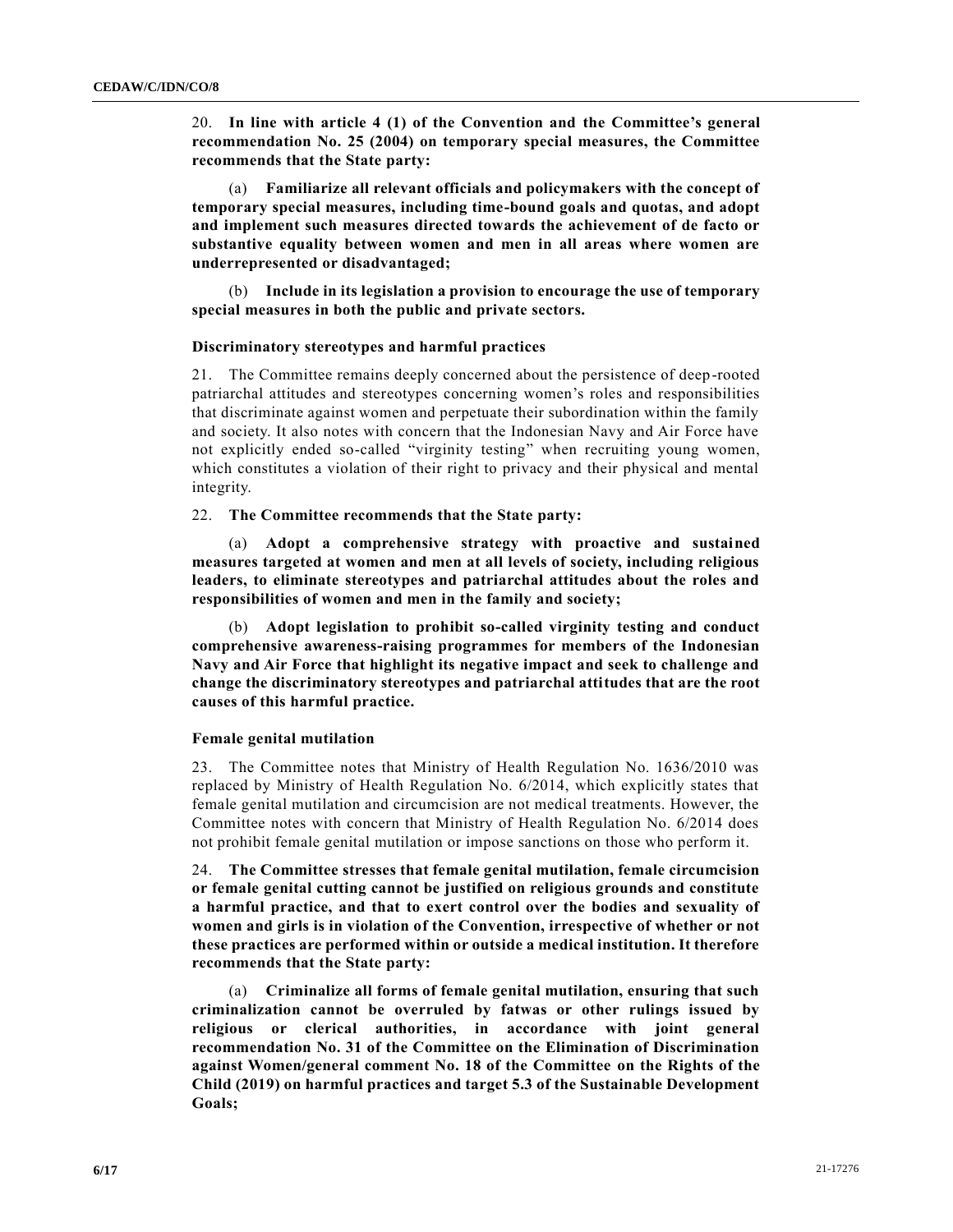(b) **Conduct awareness-raising and educational campaigns aimed at promoting understanding of the criminal nature of and the need to eliminate female genital mutilation, in particular among medical staff, parents, community leaders, religious scholars, and men and boys.**

### **Gender-based violence against women**

25. The Committee welcomes the measures taken by the State party to strengthen the protection of women from gender-based violence, including the establishment of the Integrated Service Centre for the Empowerment of Women and Children. However, the Committee notes with concern:

(a) The increase of gender-based violence against women and girls, especially those belonging to disadvantaged and marginalized groups, both online and offline, in particular during the COVID-19 pandemic;

(b) The fact that the definition of rape is based on penile penetration, the failure to criminalize marital rape under the Criminal Code, and the absence of any reference to rape or marital rape in Law No. 23/2004 on domestic violence;

(c) The fact that victims of online gender-based violence can be prosecuted under article 27 (1) of Law No. 11/2008 on electronic information and transactions and under article 4 of Law No. 44/2008 on pornography, despite the fact that they did not consent to the dissemination of intimate content;

(d) The delay in the adoption of the sexual violence bill;

(e) The persistence of the practice of so-called conversion therapy to change the sexual orientation or gender identity of lesbian, bisexual and transgender women;

(f) The limited protection for victims of gender-based violence, including a lack of adequate human and financial resources allocated to the Integrated Service Centre for the Empowerment of Women and Children, especially in rural areas.

26. **Recalling its general recommendation No. 35 (2017) on gender-based violence against women, updating general recommendation No. 19, the Committee recommends that the State party:**

(a) **Ensure that all perpetrators of gender-based violence against women are prosecuted and adequately punished by a competent court, that victims and witnesses receive protection and that victims are adequately compensated;**

(b) **Amend the Criminal Code, Law No. 23/2004 on domestic violence and other relevant legislation to criminalize all forms of physical, psychological, economic and sexual violence against women, including marital rape, and define rape based on a lack of consent rather than penetration or use of force;**

(c) **Amend Law No. 11/2008 on electronic information and transactions and Law No. 44/2008 on pornography to ensure that victims of online genderbased violence cannot be prosecuted if their intimate images are distributed without their consent;** 

(d) **Expedite, as a matter of priority and within a clear time frame, the adoption of the sexual violence bill and ensure the effective participation of women at all stages of the adoption process;**

(e) **Prohibit the practice of so-called conversion therapy and other forced, involuntary or otherwise coercive or abusive treatments against lesbian, bisexual and transgender women;**

(f) **Allocate appropriate human, technical and financial resources to ensure that shelters for women who are victims of gender-based violence are fully**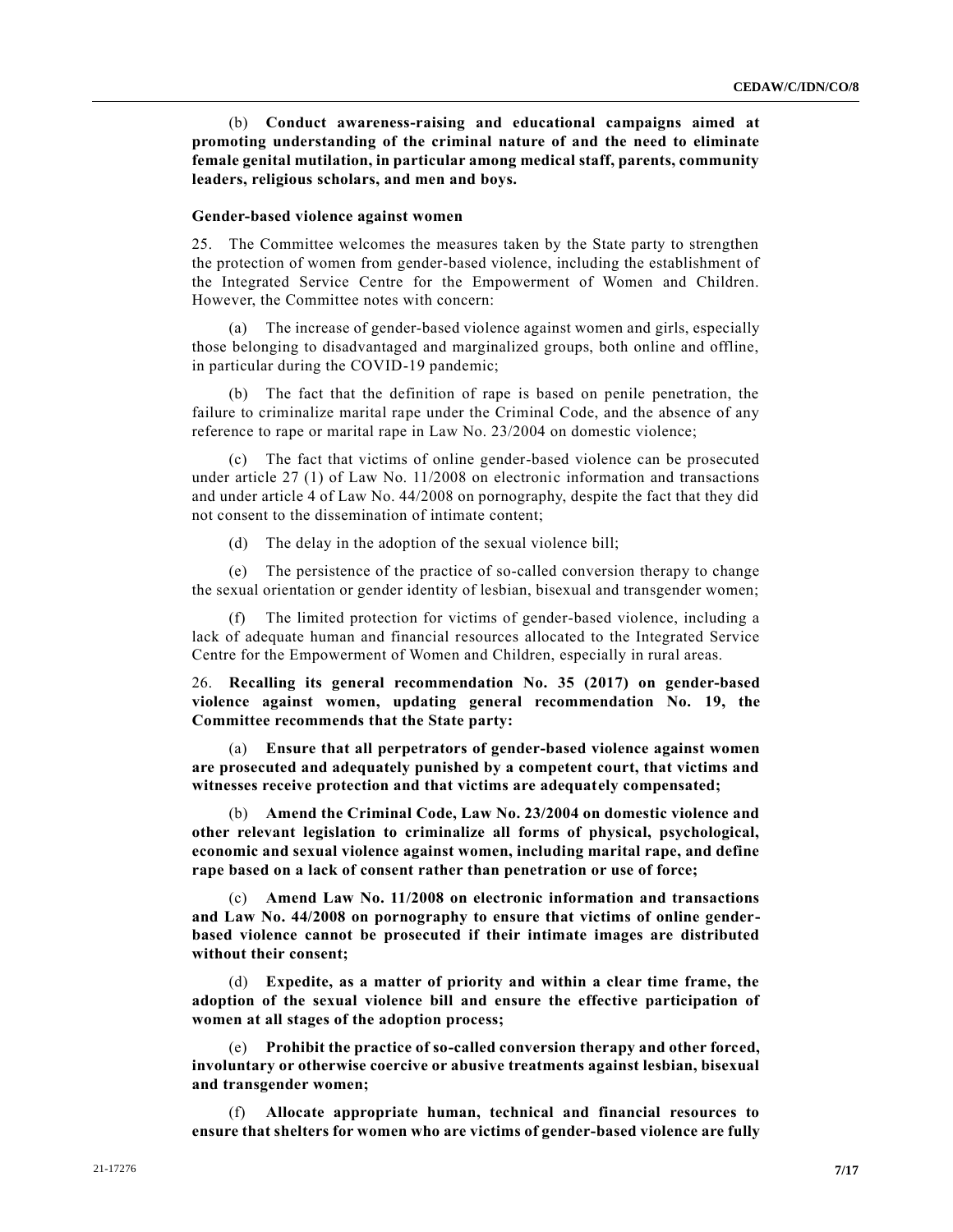**operational throughout the State party, including for the effective implementation of the Integrated Service Centre for the Empowerment of Women and Children, especially in rural areas, and ensure that women who are victims of gender-based violence have effective access to medical treatment, psychological counselling, legal assistance and protection orders.**

# **Women and peace and security**

27. The Committee commends the establishment in 2016 of a local permanent trust and reconciliation commission in Aceh. It also takes note of the adoption of the National Action Plan for Women's Empowerment and Child Protection in Social Conflict, which focuses on prevention, advocacy, awareness-raising and the empowerment of women in social conflict. The Committee, however, notes with concern:

(a) The continuing climate of insecurity and allegations of gender-based violence being committed against women residing in conflict-affected areas, such as East Java and Papua provinces;

(b) The little effort being made by the State party, including by the Attorney General's Office, to prosecute and punish those responsible for violations of the human rights of women committed during conflict;

(c) The lack of progress in providing women victims of sexual violence with justice, truth, reparation and rehabilitation for such human rights violations.

28. **In line with the Convention and the Committee's general recommendation No. 30 (2013) on women in conflict prevention, conflict and post-conflict situations and with Security Council resolution [1325 \(2000\)](https://undocs.org/en/S/RES/1325(2000)) and subsequent resolutions on women and peace and security, the Committee recommends that the State party:** 

(a) **As a matter of priority, effectively combat impunity by promptly and thoroughly investigating violations of women's rights perpetrated in conflict areas, in particular sexual and gender-based violence, and by prosecuting and adequately punishing perpetrators, including members of the armed forces;** 

(b) **Ensure the right of victims to reparation, including the right to know the truth about violations and guarantees of non-recurrence of such violations, in accordance with international law;**

(c) **Increase its efforts to adopt the new draft law on the establishment of a national truth and reconciliation commission with broad powers to receive complaints and investigate grave human rights violations;**

(d) **Ratify the Rome Statute of the International Criminal Court.**

# **Trafficking and exploitation of prostitution**

29. The Committee commends the State party on its efforts to strengthen its legal and policy framework to combat trafficking in women and girls, including the establishment of a task force on human trafficking. Nevertheless, the Committee finds regrettable the lack of information on the enforcement of Law No. 21/2007 on the eradication of the crime of trafficking in persons and on the implementation of the National Action Plan on Prevention of Trafficking in Persons, including on any increase of the budget allocated to the Plan. It is also concerned about the absence of a standardized early identification and referral system, remedies and reintegration assistance for trafficking victims, as well as the lack of understanding among police and other law enforcement officers about gender-sensitive procedures for dealing with victims of trafficking. The Committee further notes with concern the lack of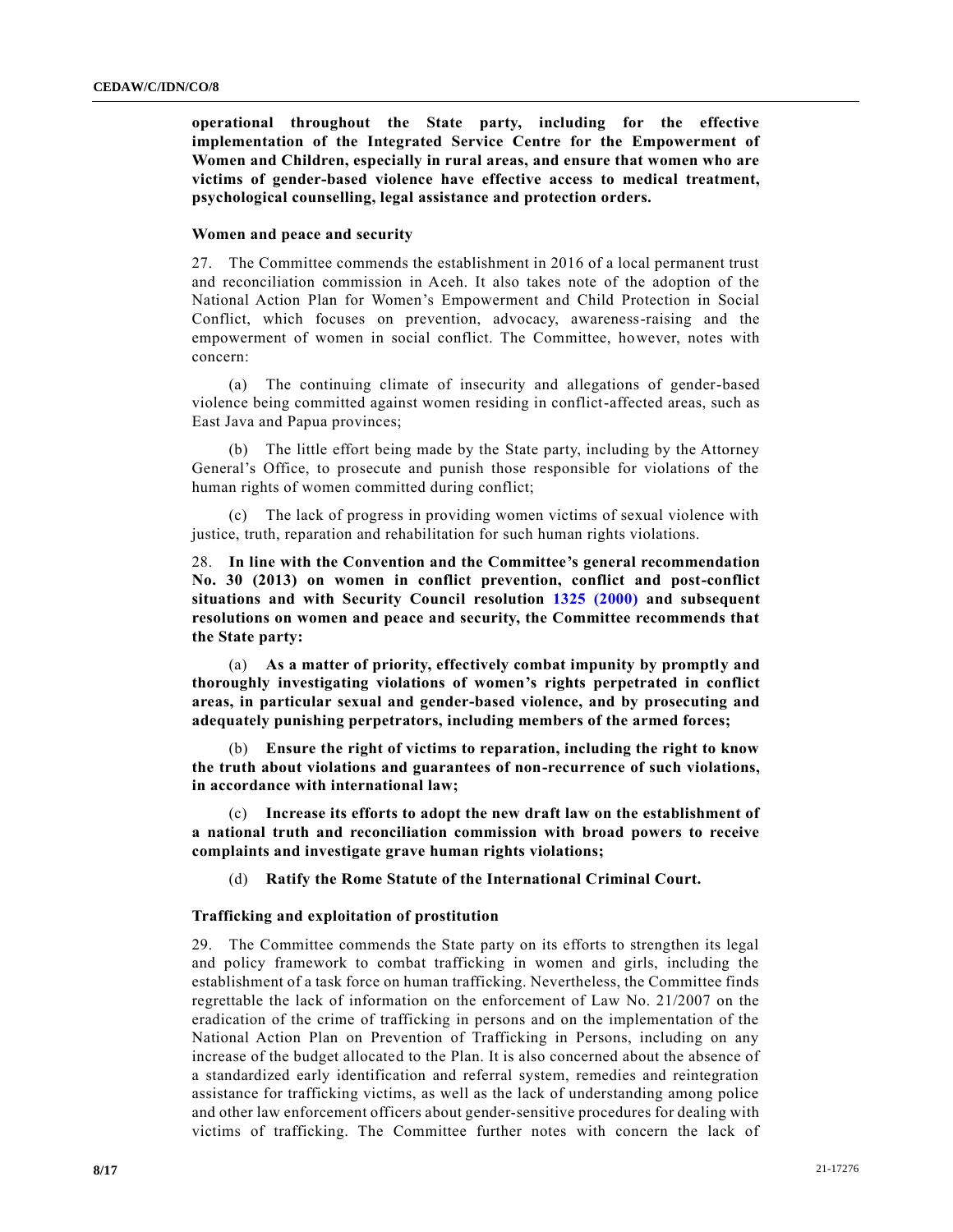information about whether Law No. 21/2007 on the eradication of the crime of trafficking in persons criminalizes child trafficking in all its forms, including contractual marriages and child sex tourism.

30. **The Committee recommends that the State party, in line with article 6 of the Convention and target 5.2 of the Sustainable Development Goals:**

(a) **Systematically collect data, disaggregated by sex, age, disability, ethnicity, region and socioeconomic background, on trafficking in persons, the number of cases identified through inspections, the number of prosecutions and convictions and the sentences imposed on perpetrators, and compensation provided to victims of trafficking;**

(b) **Allocate sufficient human, technical and financial resources for the implementation of the National Action Plan on Prevention of Trafficking in Persons;** 

(c) **Ensure early identification and referral of women and girls who are victims of trafficking to appropriate services, including by providing systematic training to relevant law enforcement officials on the effective implementation of guidelines on victim identification and gender-sensitive interrogation methods;**

(d) **Strengthen support for victims of trafficking by ensuring that they receive protection and have adequate access to counselling and rehabilitation services, reparation and compensation;**

(e) **Criminalize all forms of child trafficking, including contractual marriages and child sex tourism, and raise awareness among the public and, in particular, girls and their families about the criminal nature and risks of trafficking in women and girls.**

31. The Committee notes with concern:

(a) The exploitation of women and girls in prostitution in the State party, including during the COVID-19 pandemic;

(b) The social stigma and widespread discrimination and violence experienced by women in prostitution, including transgender women;

(c) The lack of measures taken to decriminalize women exploited in prostitution in several parts of the State party.

32. **The Committee recommends that the State party:**

(a) **Address the root causes of prostitution, such as poverty and structural gender inequalities, as well as the demand for prostitution, and adopt targeted measures to prevent women in vulnerable situations from being exploited in prostitution, including by providing women who wish to leave prostitution with exit programmes and alternative income opportunities;**

(b) **Investigate and prosecute cases of gender-based violence and discrimination against women in prostitution, bring perpetrators to justice, and de-stigmatize women and girls in prostitution through gender-sensitive training for the judiciary, the police and the general public to encourage victims to report abuses;**

(c) **Repeal discriminatory local regulations, with a view to decriminalizing women in prostitution.**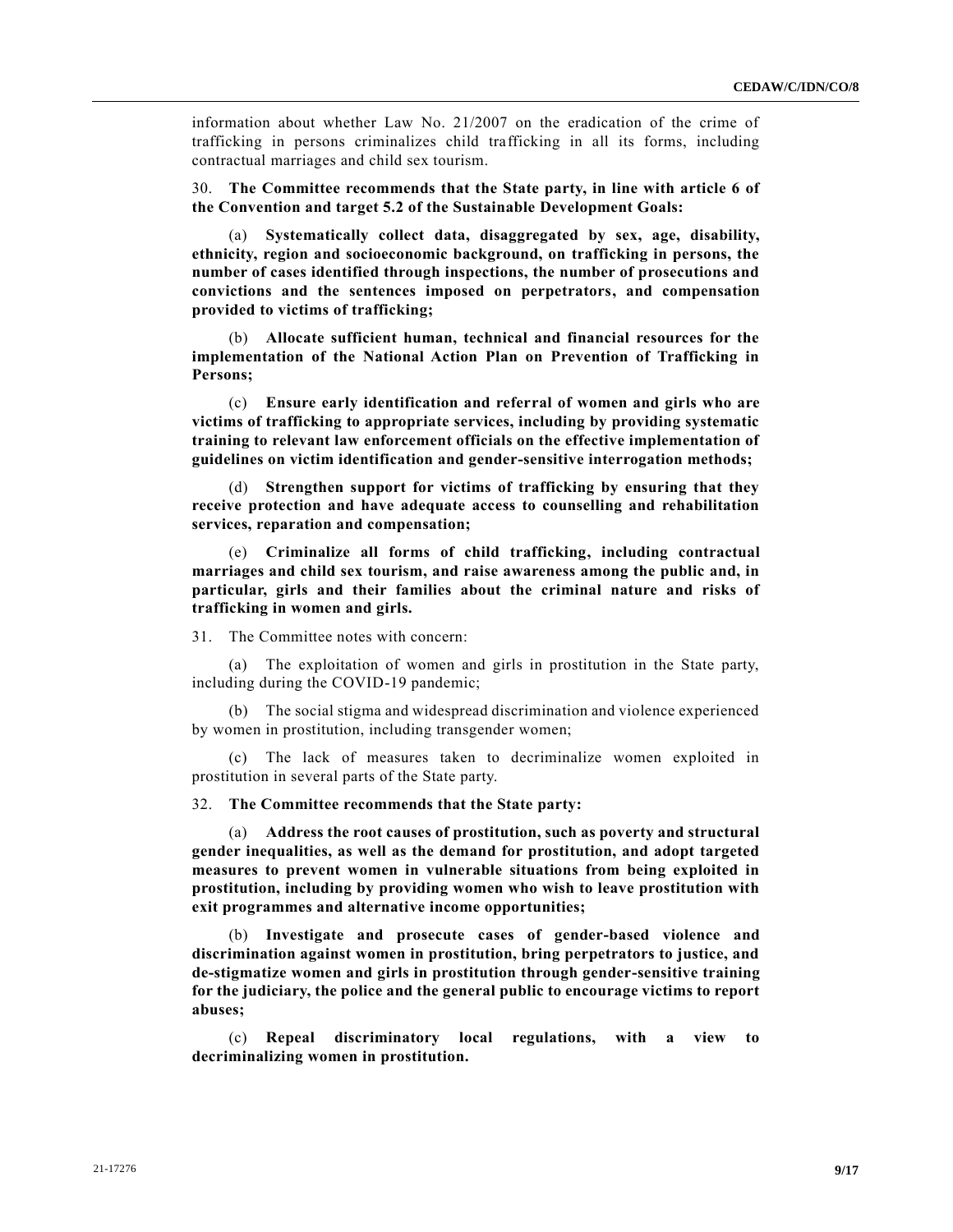# **Women human rights defenders**

33. The Committee notes with concern that women human rights defenders in the State party, particularly those advocating for land rights and environmental protection, are often subjected to intimidation, harassment and threats.

34. **Recalling its general recommendation No. 33 (2015) on women's access to justice, the Committee recommends that the State party:**

(a) **Adopt effective measures for the protection of women human rights defenders in consultation with them so that they can freely undertake their important work without fear or threat of intimidation, harassment or violence;**

(b) **Effectively investigate, prosecute and adequately punish all perpetrators of harassment, violence and intimidation against women human rights defenders and provide effective remedies to the victims.**

### **Equal participation in political and public life**

35. The Committee commends the State party for its measures taken to increase the participation of women in decision-making positions, such as the adoption of Law No. 7/2017 on elections and Law No. 6/2014 on villages. Also, it welcomes the grand design for increasing women's representation in the legislative assembly for the period 2020–2030. However, the Committee remains concerned about the low participation of women in political and public life, especially in rural areas, where women mayors head only 7 per cent of the 78,000 villages. It further notes the lack of information on gender parity systems for the appointment and recruitment of women to senior government and other public service positions.

# 36. **The Committee recommends that the State party:**

(a) **Take measures to increase the participation of women in political and public life at all levels, including by adopting temporary special measures in accordance with article 4 (1) of the Convention and the Committee's general recommendation No. 25;**

(b) **Provide capacity-building on political leadership skills and strengthen campaigns to raise awareness about the fact that the full, equal, free and democratic participation of women in political and public life on an equal basis with men is a requirement for the full implementation of the Convention;**

(c) **Systematically collect data to monitor the progress of women's representation in political and public life, especially at decision-making levels.**

#### **Nationality**

37. The Committee welcomes the issuance of birth certificates free of charge under Law No. 24/2013 on civil administration, resulting in an increase in the number of children with birth certificates from 32.25 per cent in 2014 to 90.56 per cent in 2019. The Committee, however, remains concerned that article 41 of Law No. 12/2006 on citizenship of the Republic of Indonesia excludes children who were born to an Indonesian and a non-Indonesian parent before 2006 from obtaining Indonesian nationality.

38. **The Committee recommends that the State party ensure that Indonesian nationality is conferred to children born to an Indonesian and a non-Indonesian parent before 2006, with a view to preventing statelessness.**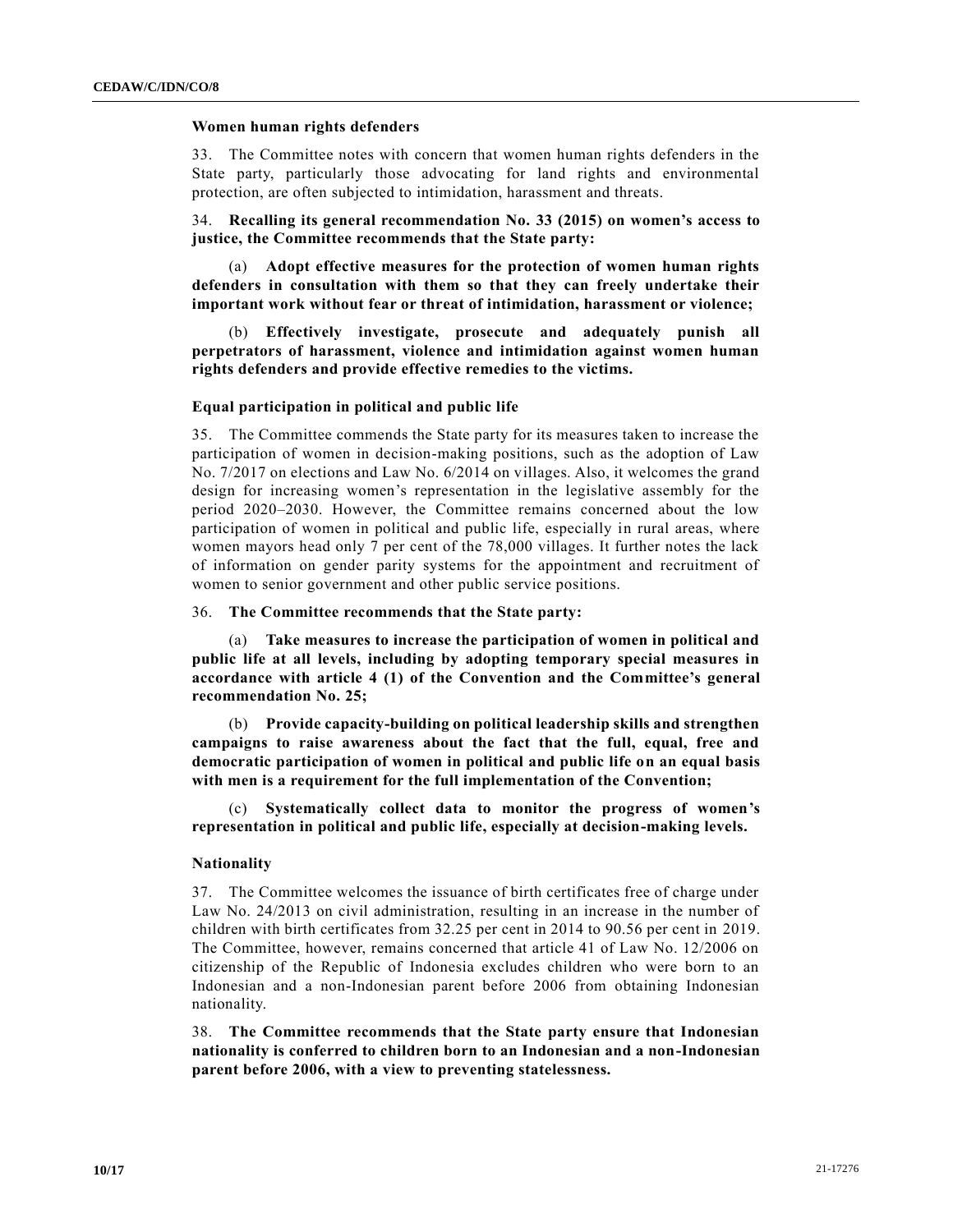# **Education**

39. The Committee notes with appreciation the State party's efforts to enhance access to education, including for students with disabilities under Law No. 8/2016 on persons with disabilities and Ministry of Education and Culture Regulation No. 70/2009 on inclusive education. It further welcomes the State party's efforts to collect data on gender-based violence against women and girls in educational settings by establishing an online system for reporting incidents. The Committee nevertheless remains concerned about:

(a) The lack of data, disaggregated by sex, age, disability, location and socioeconomic status, to assess the impact of these measures;

(b) The disparities in access to education, especially during the COVID-19 pandemic, for women and girls belonging to disadvantaged and marginalized groups;

(c) The low participation of women and girls in non-traditional fields of study and career paths, in particular in science, technology, engineering and mathematics and in information and communications technology;

(d) The harassment and bullying in school environments of women and girls, especially those belonging to disadvantaged and marginalized groups, and the limited information on the number of complaints and investigations of such cases and the sanctions imposed.

40. **The Committee recommends that the State party raise awareness of the importance of girls' education at all levels as a basis for their empowerment, and:** 

(a) **Systematically collect data, disaggregated by age, disability, location and socioeconomic status, on the State party's efforts to increase girls' and women's access to education;**

(b) **Facilitate access by women and girls belonging to disadvantaged and marginalized groups to education, including by providing financial support and by building capacity among educational staff to create safer and more inclusive learning environments for them;**

(c) **Intensify efforts to promote women's and girls' participation in non-traditional fields of study and career paths, in particular in science, technology, engineering and mathematics and in information and communications technology;**

(d) **Adopt a zero-tolerance policy on sexual violence and harassment against women and girls in schools, introduce adequate awareness-raising measures in educational institutions to prevent all forms of harassment and gender-based violence against students, ensure that perpetrators are prosecuted and adequately punished, and provide psychological, medical and legal assistance to victims.**

# **Employment**

41. The Committee welcomes the adoption of Law No. 18/2017 on protection of migrant workers, which contains empowerment and protection mechanisms for migrant workers and their families. It also takes note that Law No. 11/2020 on job creation does not change or revoke the rights of women workers afforded under Law No. 13/2003 on manpower. However, the Committee notes with concern:

Women's overrepresentation in the informal economy, in lower-paid jobs and in temporary and part-time work, including in palm oil plantations, where women work in unfavourable conditions without adequate protection from exploitation;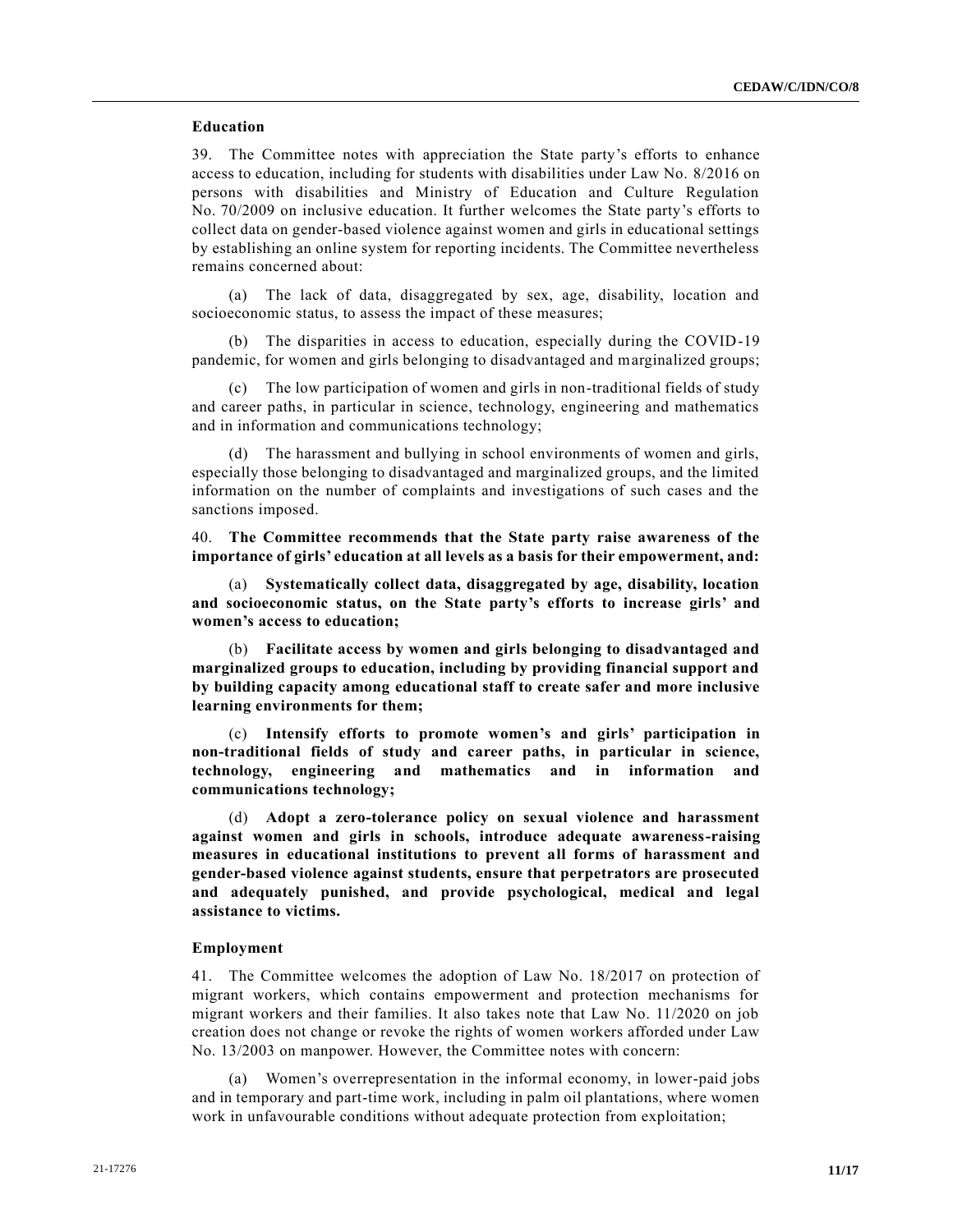(b) The absence of a comprehensive law that defines and effectively prohibits gender-based violence and harassment, including sexual harassment, in the workplace;

(c) The persistent gender pay gap in the State party and the lack of legislation guaranteeing the principle of equal pay for work of equal value;

(d) The exclusion of women as rights holders from the scope of Law No. 7/2016 on the protection and empowerment of fishers, fish raisers and salt farmers, Law No. 19/2013 on farmers' protection and empowerment, and Law No. 18/2012 on food;

(e) The fact that women domestic workers, including women migrant workers, and especially women in conflict, face a heightened risk of gender-based violence and discrimination; the delay in the adoption of legislation to protect domestic workers, including the draft law on domestic workers and International Labour Organization (ILO) Domestic Workers Convention, 2011 (No. 189); and the limited implementation of Law No. 18/2017 on protection of migrant workers;

The absence of clear and up-to-date information on women with disabilities in the workforce, and the significant challenges faced by women with disabilities, as well as the particular issues facing women with leprosy when accessing meaningful and sustainable employment;

(g) The serious and varied outcomes of Law No. 11/2020 on job creation, which may disproportionately affect women's livelihood and work, including paid overtime protections, protection from termination of employment, and women's right to paid leave due to new wage laws.

42. **The Committee recommends that the State party:**

(a) **Strengthen measures to eliminate horizontal and vertical occupational segregation and enhance women's access to formal employment, encourage women and girls to select non-traditional career paths, and prioritize the transition of women from part-time to full-time work, with the support of adequate and accessible childcare facilities;**

(b) **Design and implement public policies to extend social protection coverage to women in situations of conflict and women in informal employment, in particular those with lower-paid jobs and temporary and part-time work;**

(c) **Adopt and implement comprehensive legislation to prevent and respond to gender-based violence and harassment, including sexual harassment, in the workplace, and establish an independent complaint mechanism to ensure that victims have effective access to redress and that perpetrators are held accountable, including by prosecuting and punishing those responsible, ensuring access to health care and essential services, including for women migrant workers, without fear of arrest or deportation;**

(d) **Effectively enforce the principle of equal pay for work of equal value in order to narrow and ultimately close the gender pay gap by regularly reviewing wages in all sectors, applying gender-sensitive analytical job classification and evaluation methods, conducting regular labour inspections and conducting regular pay surveys;**

(e) **Guarantee real enjoyment by women on an equal footing with men as rights holders under Law No. 7/201 on the protection and empowerment of fishers, fish raisers and salt farmers, Law No. 19/2013 on farmers' protection and empowerment, and Law No. 18/2012 on food;** 

(f) **Without further delay, (i) adopt the draft law on domestic workers, which provides equal working conditions as those under Law No. 13/2003 on**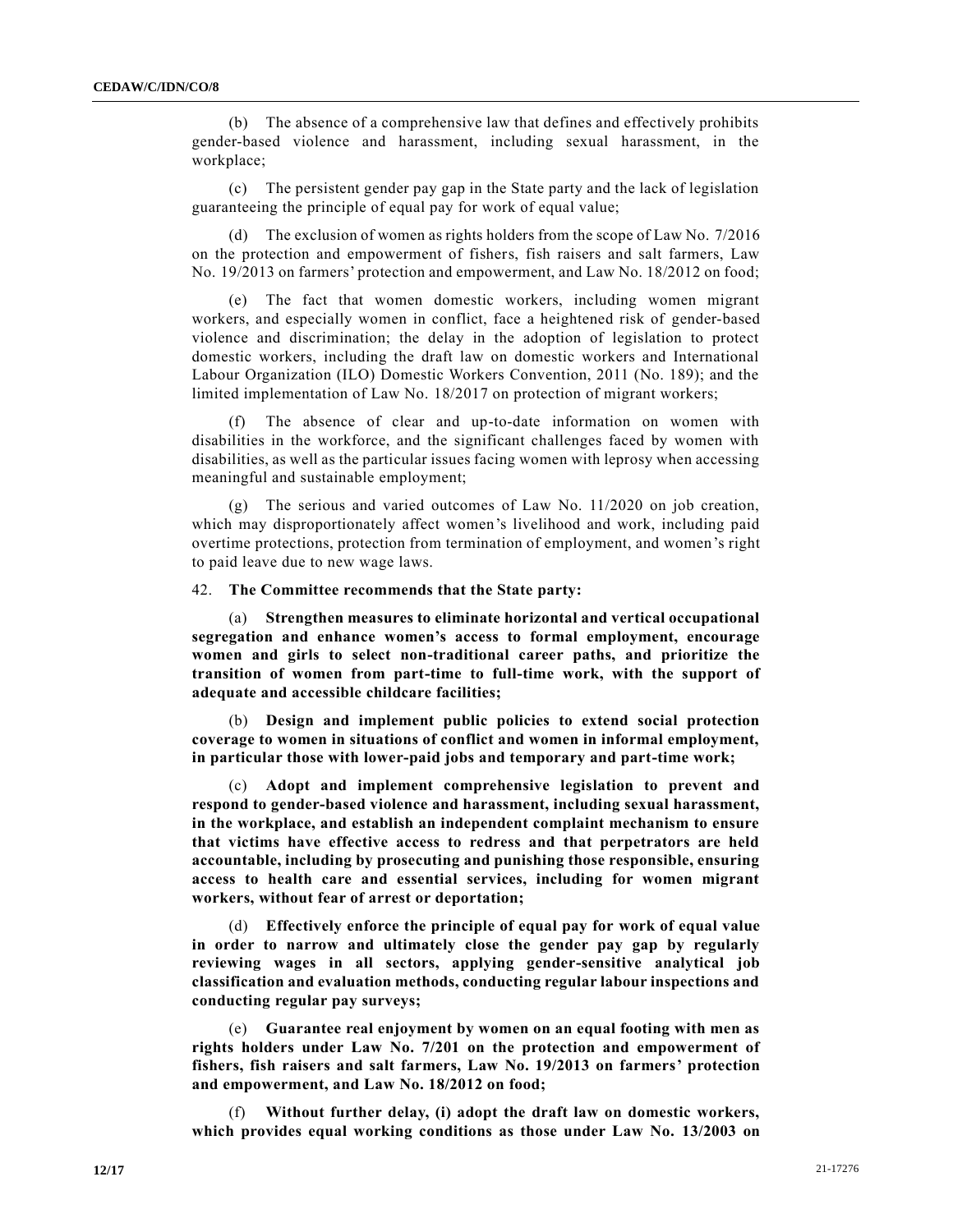**manpower; (ii) ratify the ILO Domestic Workers Convention, 2011 (No. 189); and (iii) implement Law No. 18/2017 on protection of migrant workers;**

(g) **Enforce public and private sector awareness-raising and training activities relating to disabilities, increase support mechanisms to ensure that women with disabilities find sustainable and meaningful employment, and publish current and detailed statistics on women with disabilities in the workforce;**

(h) **Guarantee protections for paid maternity, menstruation and breastfeeding leave, and ensure that women will be protected from forced unpaid overtime hours, despite changes to overtime hours and wage laws in Law No. 11/2020 on job creation.**

#### **Health**

43. The Committee commends the State party for its efforts to expand access to sexual and reproductive health services in rural areas and to reduce maternal and infant mortality, including the President's HeforShe IMPACT Champion Initiative. However, it notes with concern:

(a) The limited access to and gender-based violence and discrimination in the health-care system faced by women in rural areas, women living with HIV/AIDS, women with disabilities, women in prisons and women using drugs;

(b) The lack of comprehensive age-appropriate sexuality education, and the limited access to contraception and sexual and reproductive health services under Law No. 52/2009 on population and family development and Law No. 36/2009 on health;

(c) The high maternal mortality and malnutrition rates, especially in rural areas, including Papua, Sulawesi, Maluku and Nusa Tenggara provinces;

(d) The minimal period (six weeks) and grounds (only in cases of rape or threats to the life of the pregnant woman or the fetus) for legal abortion under article 75 of Law No. 36/2009 on health, and the legal requirements to obtain consent from the husband, or, in the case of rape, a doctor's letter and an official statement from an expert concerning the alleged rape, which lead women to undergo unsafe abortions;

(e) The shackling or detention of persons with intellectual or psychosocial disabilities, including women and girls, or their forced placement in psychiatric facilities, and their subjection to physical examinations, medical treatment and medication procedures without their free, prior and informed consent.

#### 44. **The Committee recommends that the State party:**

(a) **Eliminate discrimination, violence and stigma against women in rural areas, women living with HIV/AIDS, women with disabilities, women in detention and women using drugs, and ensure that they have access to adequate health services, including sexual and reproductive health services and HIV and drug treatment;** 

(b) **Ensure that women and girls have effective access to sexual and reproductive health information and services, including age-appropriate sexuality education and modern methods of contraception, in particular by repealing legislation and regulations that restrict access to contraception;**

(c) **Improve the coverage of and access to health services throughout its territory and intensify efforts to reduce the incidence of maternal mortality and malnutrition, including by training health professionals, especially in rural areas, to ensure that all births are attended by skilled health-care personnel and**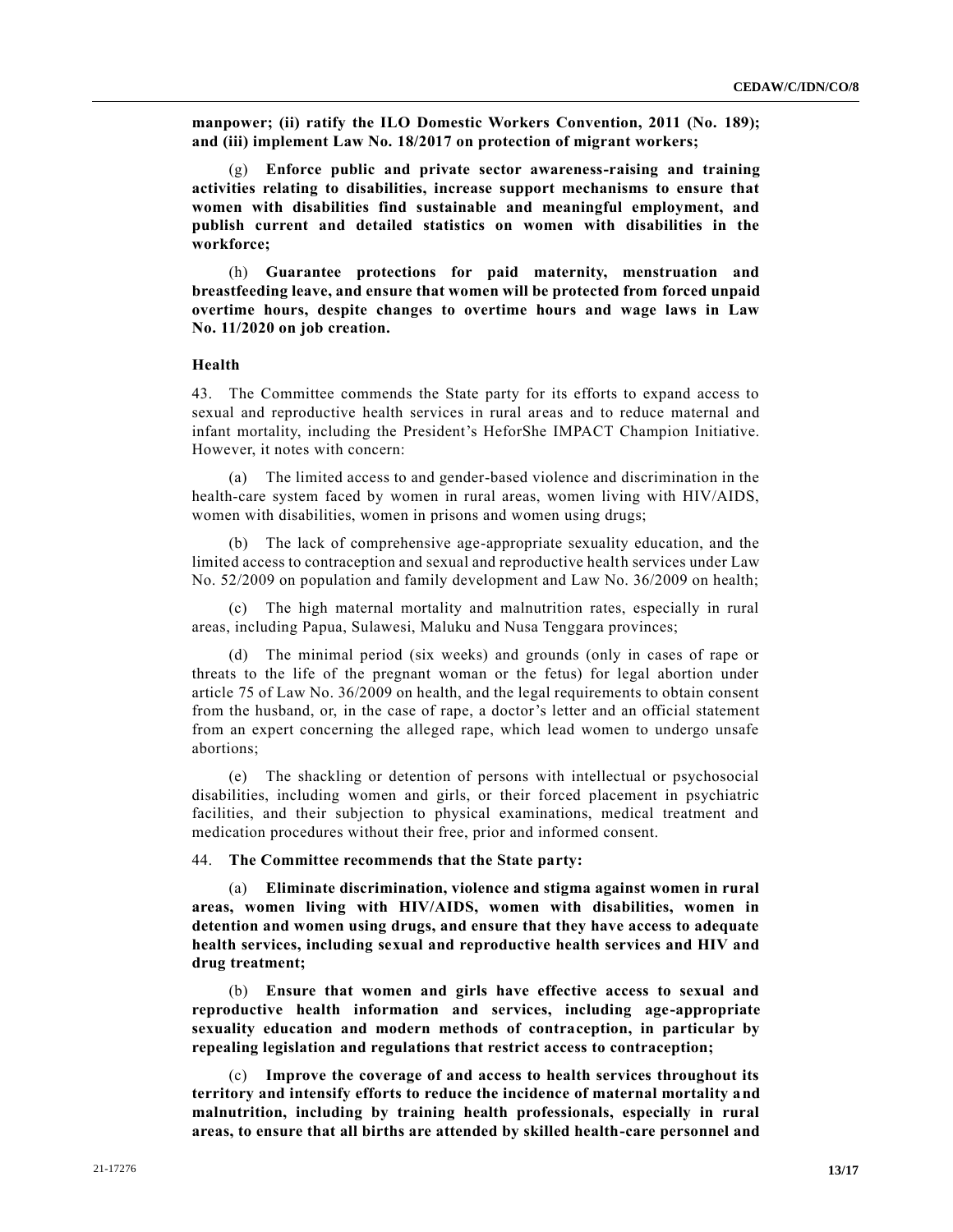**by making coordinated efforts to address malnutrition in a strategic, gendersensitive and culturally appropriate manner;**

(d) **Extend the time limit on undergoing abortion, legalize abortion in cases of incest and severe fetal impairment in addition to rape and threats to the life of the pregnant woman, decriminalize it in all other cases and provide safe abortion and post-abortion services;**

(e) **Abolish the deprivation of liberty of women and girls with disabilities based on actual or perceived intellectual or psychosocial impairment, and any examinations or treatment without their free and informed consent, and investigate, prosecute and punish cases of chaining and detention in private homes and forced placement and treatment in psychiatric facilities.**

#### **Indigenous rural women**

45. The Committee welcomes the State party's efforts in building normative frameworks to recognize a certain degree of land rights of *masyarakat hukum adat* (customary law communities). However, the Committee notes with concern:

(a) The fact that only nine *masyarakat hukum adat* are recognized by the State party, and that rural and indigenous women are disproportionately affected by development projects, including the exploitation of natural resources, deforestation and agricultural expansion, and land conflicts caused thereby;

(b) That Law No. 11/2020 on job creation undermines environmental protection by removing the requirement of environmental permits and environmental impact assessments, thereby threatening indigenous women's access to land;

(c) The absence of information on the integration of a gender perspective into decision-making processes on development projects and the limited participation of women, especially indigenous rural women, in such decision-making and policymaking;

(d) Indigenous women's limited access to land ownership, safe water and adequate sanitation.

# 46. **The Committee recommends that the State party:**

(a) **Expedite its efforts to protect indigenous women's right to use natural resources and lands, including by expanding the scope of** *masyarakat hukum adat***, and repeal or otherwise amend legislation that undermines indigenous women's right to land use, including Law No. 11/2020 on job creation;**

(b) **Conduct a gender assessment in the context of all environmental impact assessments and ensure that rural and indigenous women can fully contribute to the development of the country, require their free, prior and informed consent to any development project on indigenous lands as well as adequate benefit-sharing agreements, and provide indigenous women affected by such projects with adequate alternative livelihoods, in line with the ILO Indigenous and Tribal Peoples Convention, 1989 (No. 169);**

(c) **Eliminate customary practices that discriminate against indigenous women in relation to land ownership and ensure indigenous women's access to basic services, safe water and adequate sanitation.**

#### **Lesbian, bisexual and transgender women and intersex persons**

47. The Committee is concerned about discriminatory legislation and provincial and municipal ordinances against lesbian, bisexual and transgender women, including the Islamic Criminal Code in Aceh. It also notes with concern the prevalence of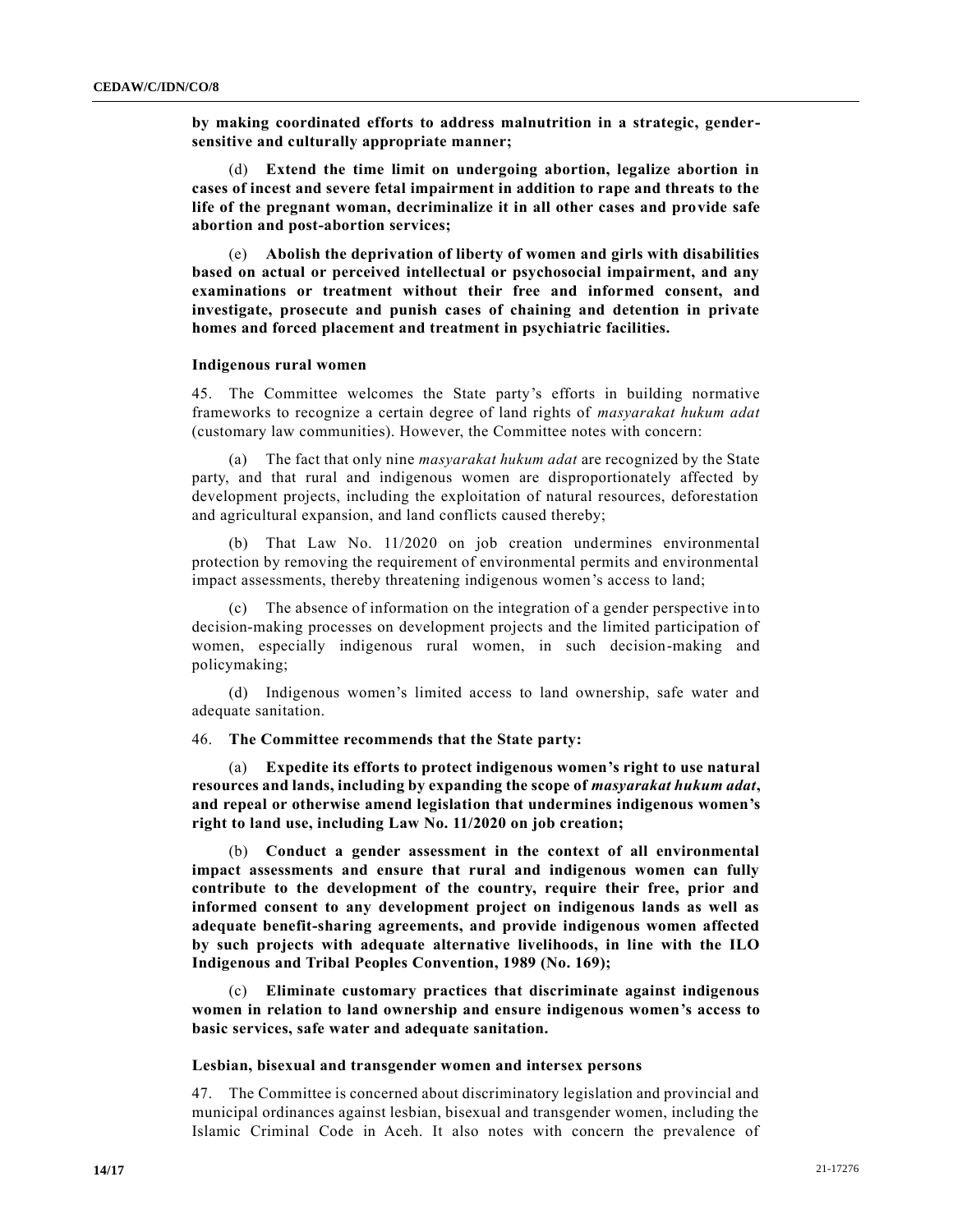discriminatory practices against lesbian, bisexual and transgender women and intersex persons, such as social exclusion, acts of hate speech and abuse, and arbitrary detention by the police.

# 48. **The Committee recommends that the State party:**

(a) **Adopt legislative and policy measures to combat gender-based violence and discrimination against lesbian, bisexual and transgender women and intersex persons, including hate speech and physical, verbal and emotional abuse;**

(b) **Protect the human rights of lesbian, bisexual and transgender women and intersex persons in all areas covered by the Convention and conduct awareness-raising activities to address their stigmatization in society.**

# **Refugee and asylum-seeking women**

49. The Committee is concerned about information indicating that current refugee and asylum regulations give refugee and asylum seekers neither access to basic services nor the right to work, leaving refugee and asylum-seeking women at high risk of exploitation.

50. **The Committee recommends that the State party amend refugee and asylum legislation to guarantee basic socioeconomic rights for refugees and asylum seekers and others in need of international protection, including by giving them the right to work.**

# **Marriage and family relations**

51. The Committee notes the State party's national campaign to stop child marriage, including by setting a target to reduce it in the National Medium-Term Development Plan 2020–2024. Nevertheless, the Committee reiterates its previous concern [\(CEDAW/C/IDN/CO/6-7,](https://undocs.org/en/CEDAW/C/IDN/CO/6-7) para. 47) about the absence of an effective strategy with clear priorities and timelines to eliminate discrimination against women and girls in marriage and family relations. It is particularly concerned about:

(a) The persistence of child marriages, especially in rural areas, under article 7 (2) of Law No. 16/2019 on marriage, which authorizes the religious courts to grant exemptions from the legal minimum age of marriage;

(b) The delay in withdrawing or amending discriminatory provisions in Law No. 16/2019 on marriage and in the Civil Code and other discriminatory provisions, including provisions that: (i) authorize polygamy (arts. 3, 4.1 and 4.2 of Law No. 16/2019 on marriage); (ii) provide that the man is the head of the household (arts. 31 and 34 of Law No. 16/2019 on marriage and arts. 105 and 106 of the Civil Code); (iii) discriminate against women in matters of inheritance rights; and (iv) exclude Muslim women from marriage and divorce under the civil law;

(c) The high number of unregistered marriages, leading to a lack of protection of women in such unions;

(d) The persistence of "bride kidnapping", which results in forced marriage, in several regions, including Sumba.

52. **The Committee recalls its previous concluding observations [\(CEDAW/C/IDN/CO/6-7,](https://undocs.org/en/CEDAW/C/IDN/CO/6-7) para. 48), as well as its general recommendations No. 21 (1994) on equality in marriage and family relations and No. 29 (2013) on the economic consequences of marriage, family relations and their dissolution, and recommends that the State party develop an effective strategy with clear**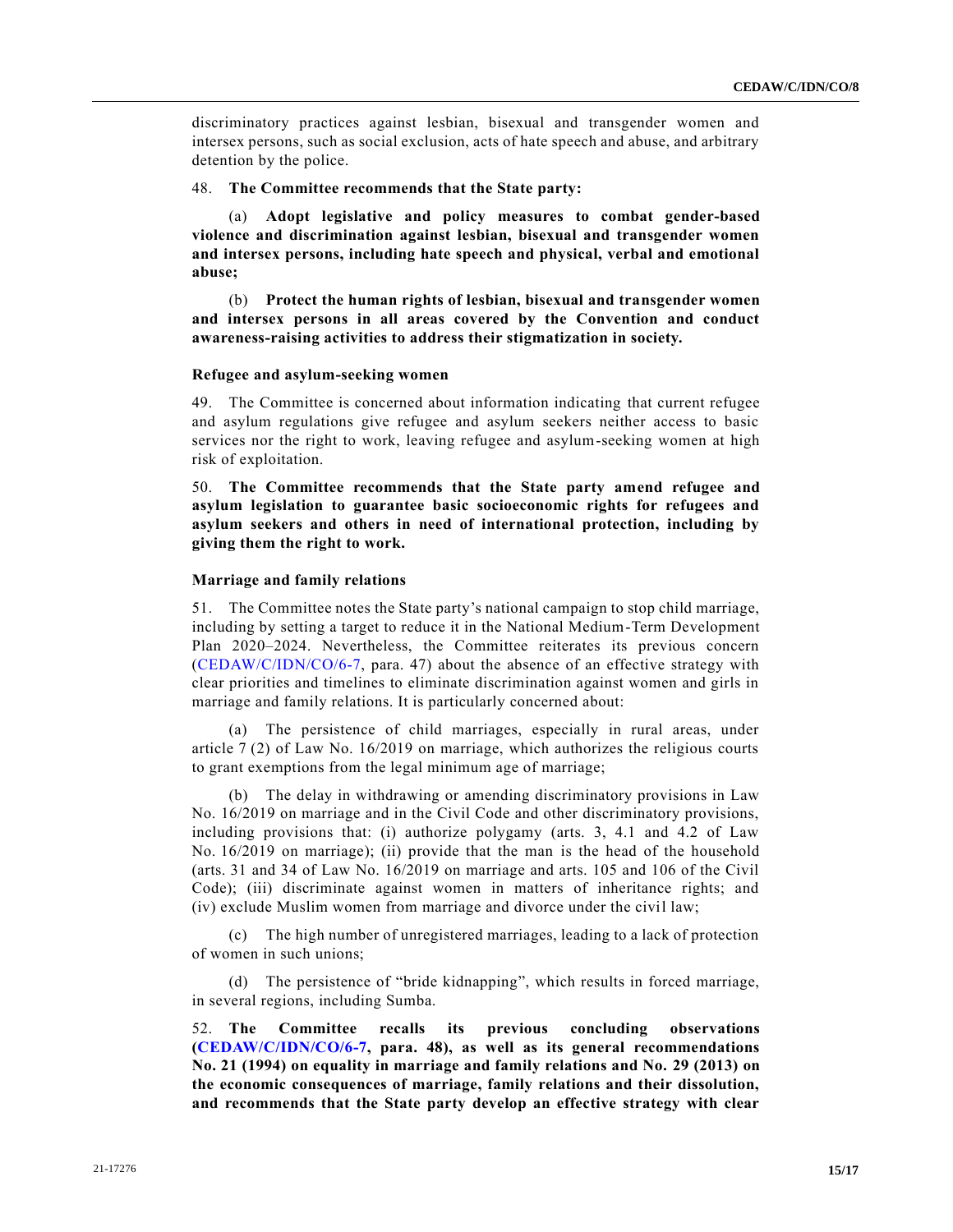**priorities and timelines to eliminate discrimination against women in marriage and family relations. In particular, it recommends that the State party:** 

(a) **Abolish exceptions to the prohibition of the marriage of those under 18 years of age under article 7 (2) of Law No. 16/2019, including by prohibiting a judicial dispensation of the marriage age; prevent patriarchal marriage traditions such as ijbar and muhrim; and request the full consent of the woman in all marriages;**

(b) **Take measures to raise awareness throughout the country about the detrimental effects of child marriage on girls and provide systematic training for members of the judiciary to ensure that they are aware of the rights of women and children and of their own role in protecting victims of child marriage;**

(c) **Amend, without further delay, the discriminatory provisions in Law No. 16/2019 on marriage and in the Civil Code, and any other discriminatory provisions, with a view to (i) prohibiting polygamy; (ii) ensuring equal inheritance rights for women and men; and (iii) making civil marriages and divorce accessible to all women in the State party;**

(d) **Protect the rights of women in unregistered unions and require the civil registration of all marriages for them to have legal effect;**

(e) **Ensure that cases of forced marriage are investigated effectively, that perpetrators are prosecuted and adequately punished, and that women and girls in such unions have access to protection, including accessible shelters and victim support services.**

**Optional Protocol to the Convention and amendment to article 20 (1) of the Convention** 

53. **The Committee encourages the State party to ratify the Optional Protocol to the Convention and to accept, as soon as possible, the amendment to article 20 (1) of the Convention concerning the meeting time of the Committee.**

# **Beijing Declaration and Platform for Action**

54. **The Committee calls upon the State party to use the Beijing Declaration and Platform for Action and to further evaluate the realization of the rights enshrined in the Convention in the context of the 25-year review of the implementation of the Declaration and Platform in order to achieve substantive equality between women and men.**

# **Dissemination**

55. **The Committee requests the State party to ensure the timely dissemination of the present concluding observations, in the official language of the State party, to the relevant State institutions at all levels (national, regional and local), in particular to the Government, the People's Consultative Assembly and the judiciary, to enable their full implementation.**

#### **Technical assistance**

56. **The Committee recommends that the State party link the implementation of the Convention to its development efforts and that it avail itself of regional or international technical assistance in this respect.**